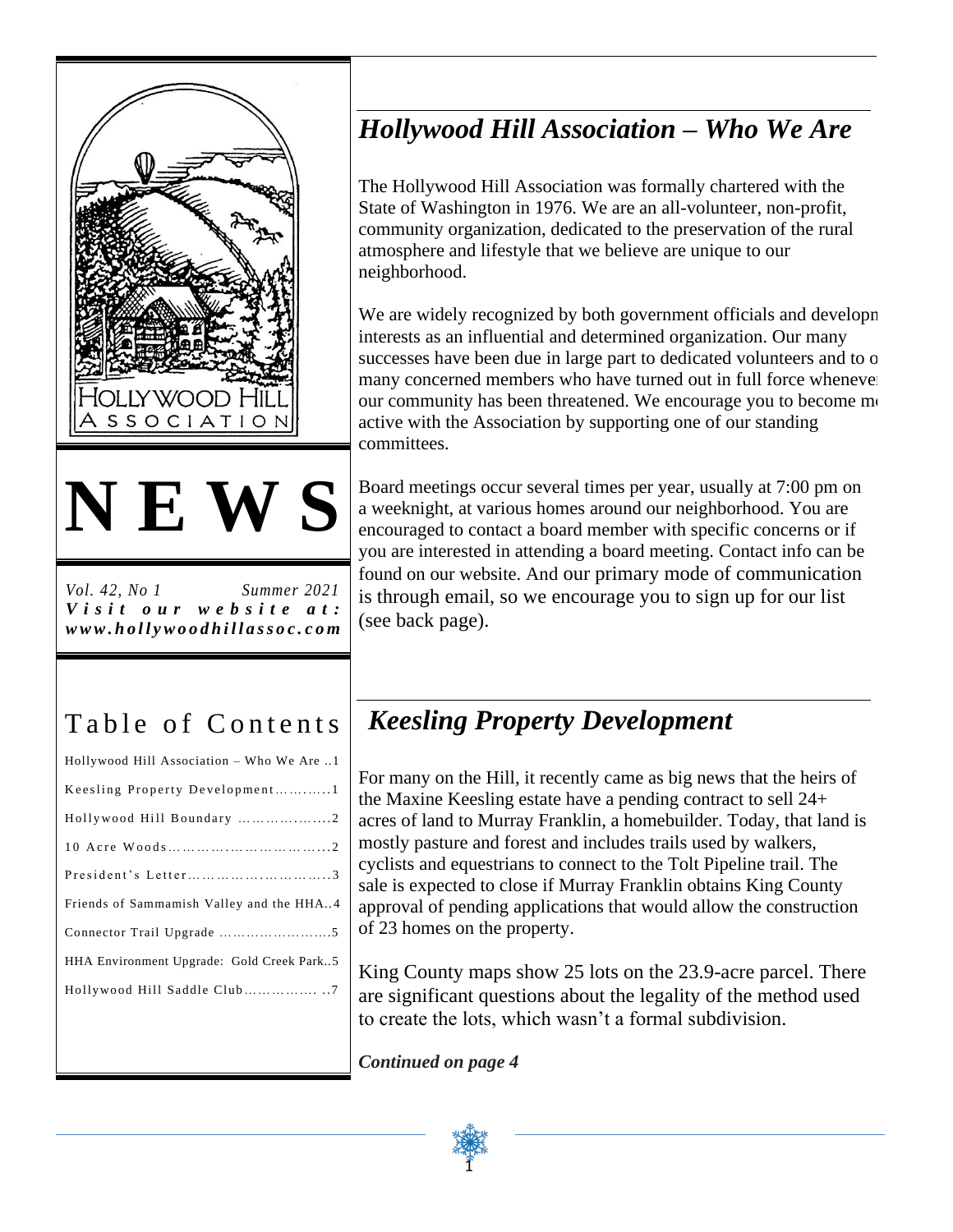## *Hollywood Hill Boundary*



The boundaries which this organization is intended to serve are as follows:

The area bounded on the north by N.E. 175th Street, on the west by 140th Place N.E., on the south by N.E. 132nd Street, and on the east by176th Ave. NE, and those properties along the north side of N.E.175th Street.

A more detailed map can be found on our website under Resources.

#### *10 Acre Woods*

This quiet corner of the Hill has received lots of love this past year. Awareness was increasing as people searched for pleasant places to walk, run or ride during the lockdown times. Then the well-publicized "Great Cottonwood Felling" brought even more visitors.

We were able to channel much of this interest into people becoming involved with various projects to improve the Woods. These included spreading gravel to fill some of the muddy spots, several parties to remove invasive plants - primarily English Ivy, and planting 45 native trees in the openings created by the cottonwood felling. We would like to add more trees, but the person who hired the cottonwoods' loggers has chosen to discontinue the clean-up efforts to which he had agreed. Thus, only about 3/4 of the impacted area has been replanted.

With the help of King Conservation District, the HHA has finalized a new "forest plan", which satisfies the parcel's enrollment in King County's Public Benefit Rating System (PBRS).

This summer, we hope to continue this work to help the forest continue recovering from the clear-cuts of last century and to improve the experience of those who pass through it.

The 10 Acre Woods is part of a 20-acre greenbelt that separates the English Hill neighborhood from Hollywood Hill. The HHA owns 10 acre and the English Hill HOA owns the other 10. Both parcels are designated as permanent open space and open to non-motorized uses.

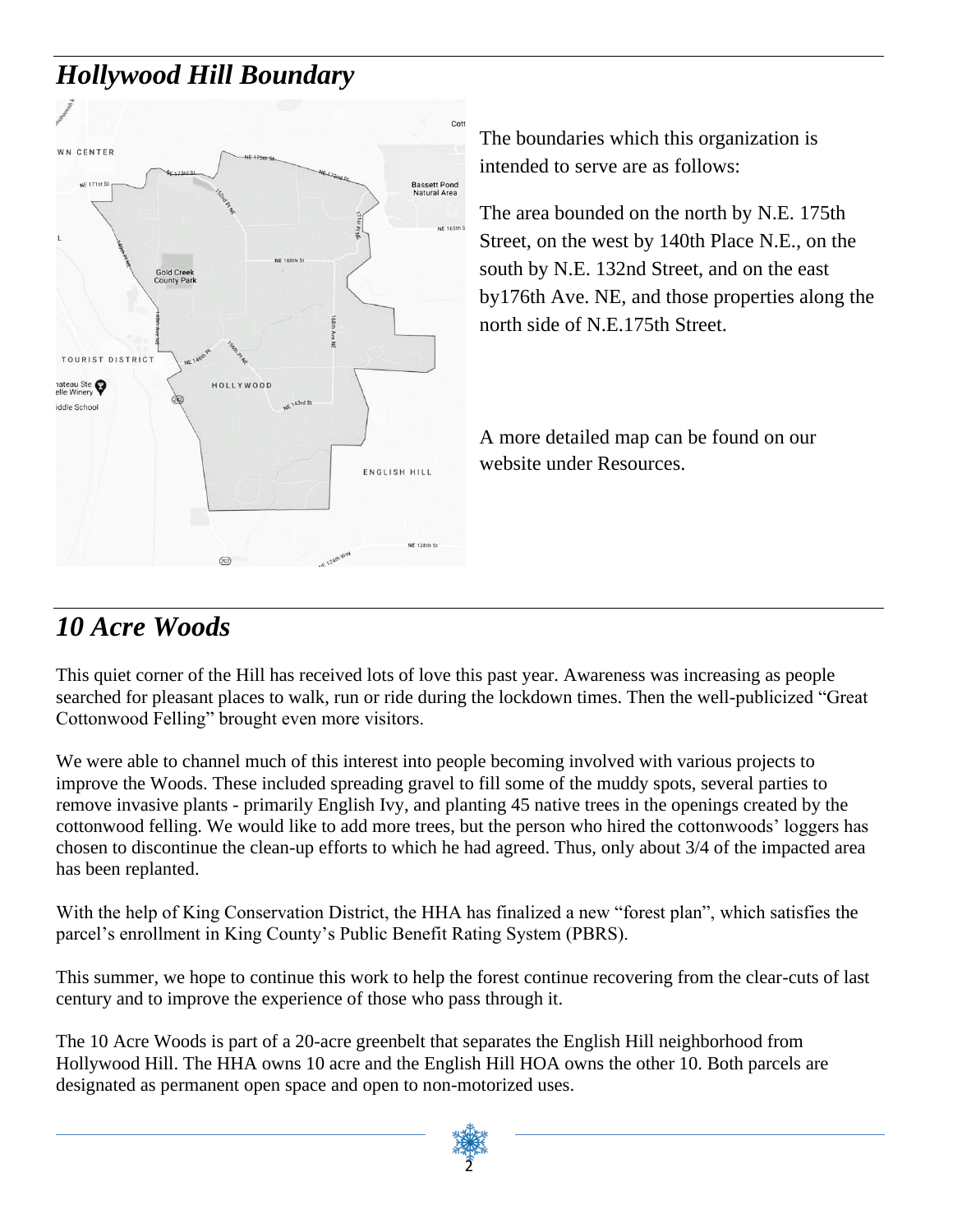### *President's Letter*

As I reflect back on 2020, the pandemic has changed so much of what I took for granted. I'm thankful for my family, friends, and community for staying safe and healthy and sorrowful for those who lost their lives and livelihood during this pandemic.

We live and enjoy in a beautiful country-like neighborhood. The most important thing is not taking it for granted. The character and flavor of the Hollywood Hill and the surrounding Sammamish Valley has been maintained through vigilance, activism and a willingness to engage in and partner with our friends and neighbors.

What we have here could be gone in an instant, if the wrong deal or agreement goes through and we aren't paying attention. So I ask you as a fellow residents and neighbor, if you are at all able, join us. You can contribute in any way you can: be aware, be involved, come to our meetings, spread the word, anything that can be done to help keep our neighborhood and the Sammamish Valley that surrounds the Hill the special place that we have come to live and love.

Looking forward to hearing from and meeting you all!

Sincerely,

Catherine Yoo



#### *Your Association*

The Hollywood Hill Association is a private, state nonprofit corporation, formally chartered in 1976. We are an all volunteer, community based organization, dedicated to the preservation of our community character.

President Catherine Yoo Vice President Mike Tanksley Secretary Lew Packia Raj Treasurer Mark Castro Directors Lincoln Potter Ron Baum Scott Barton Eric Greenwood Todd Brix

Webmaster Amy Diehl Email manager

Website www.hollywoodhillassoc.com The HHA is managed by a 9-member Board of Directors. Elections are held by mail each autumn at the time of the HHA annual membership meeting. The existing Board selects candidates from those volunteers who have demonstrated a willingness to actively contribute to the HHA and who support its goals. Board meeting are scheduled on an asneeded basis at the homes of Board members. The Board welcomes HHA members who wish to attend these meetings as long as prior arrangement has been made. Because these are business meetings, space availability and legal issues may require closed meetings from time to time. Contact any Board member if you are interested in attending.

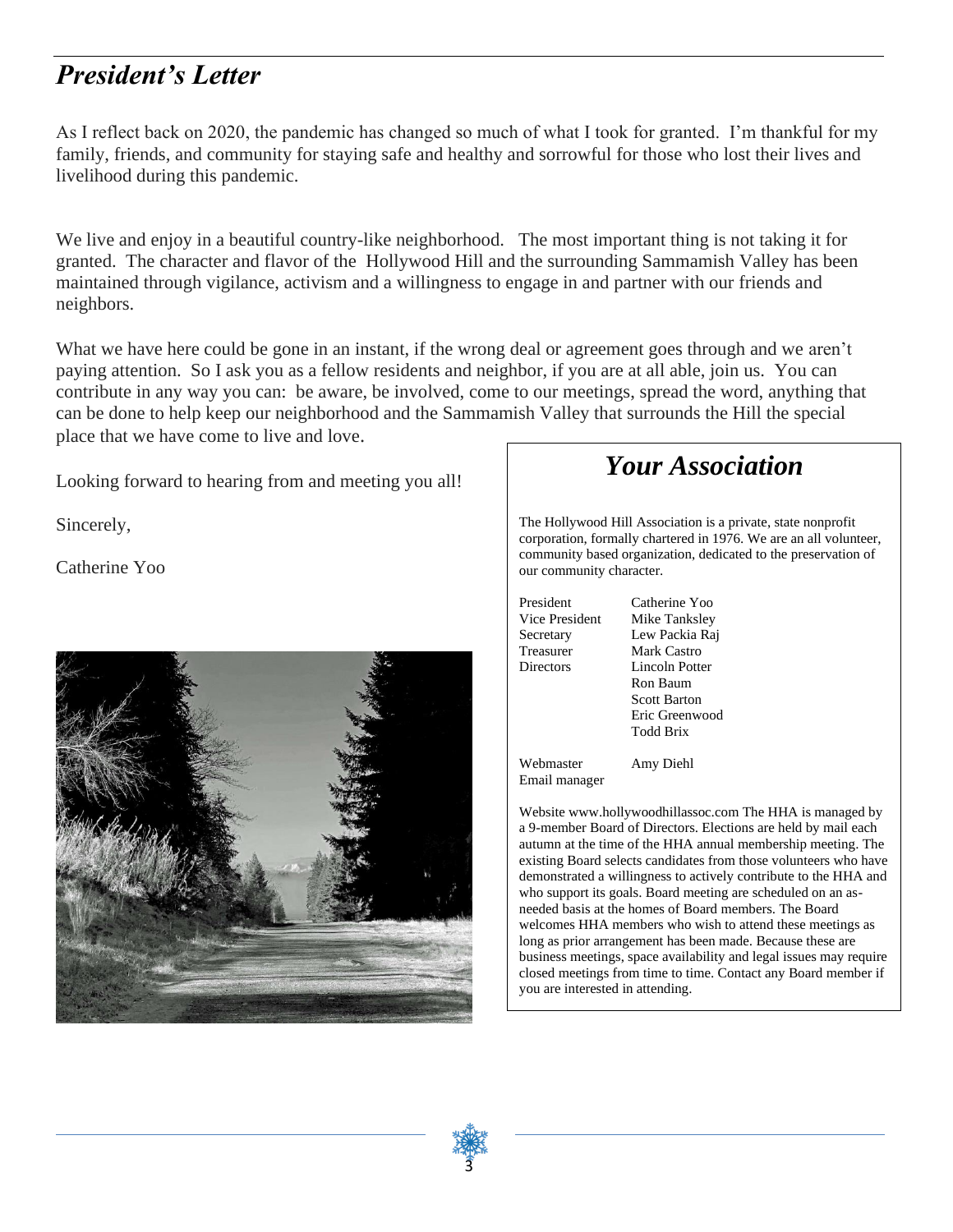# *Friends of Sammamish Valley and the HHA*

For the past 3 years, Friends of Sammamish Valley (FoSV) has been the lead organization in our efforts to address not only the misguided Adult Beverage Ordinance (ABO), but also to press King County to begin enacting meaningful enforcement of our zoning codes. The lack of code enforcement has been at the root of numerous problems by allowing violations to persist which threaten our neighborhood character and the Valley farmlands.

The HHA has worked closely with FoSV. Our interests overlap when it comes to the preservation of key characteristics of the rural character of the Sammamish Valley. The HHA's main focus is on issues that affect the Hollywood Hill neighborhood, both on the "Redmond" side and the "Woodinville" side, especially when it comes to development, land use and quality of life. In this case, what happens to the Sammamish Valley rural area has a direct impact on the culture and nature of our neighborhood. Please consider supporting both organizations if you are able!

For more information about FoSV, visit: *FriendsofSammamishValley.org*

#### *Keesling Property Development, continued from page 1*

The lots do not meet current King County lot size or density regulations, which would limit development to 4 homes with a minimum lot size of 1.875 acres.

Murray Franklin is seeking King County approval to reconfigure the majority of the lots by using the boundary line adjustment (BLA) process to create new lots on which Murray Franklin proposes to build 23 homes. The Keesling heirs would retain the other 2 lots. However, State law and the King County code prohibit using the BLA process to create new lots that do not meet current codes and these new lots would be too small to meet current codes.

Concerned with the legality and impacts of all this, a group of neighbors has been researching the issues involved with the help of the HHA. Legal counsel has been retained and is initially being funded by the small neighbor group that is calling itself "Hollywood Hill Neighbors - Team Rural."

After consideration of the issues and potential impacts, the HHA has joined in supporting this inquiry and any subsequent legal challenge if the County approves the pending BLAs. Given the overall impacts to the community at large, the Hollywood Hill Neighbors - Team Rural will be working to expand the awareness of Hollywood Hill families of the urgent need to demand that

King County adhere to existing zoning requirements for residential development in rural designated communities. If you wish to be involved, please contact us at *[http://hollywoodhillassoc.com/contact.html.](about:blank)*

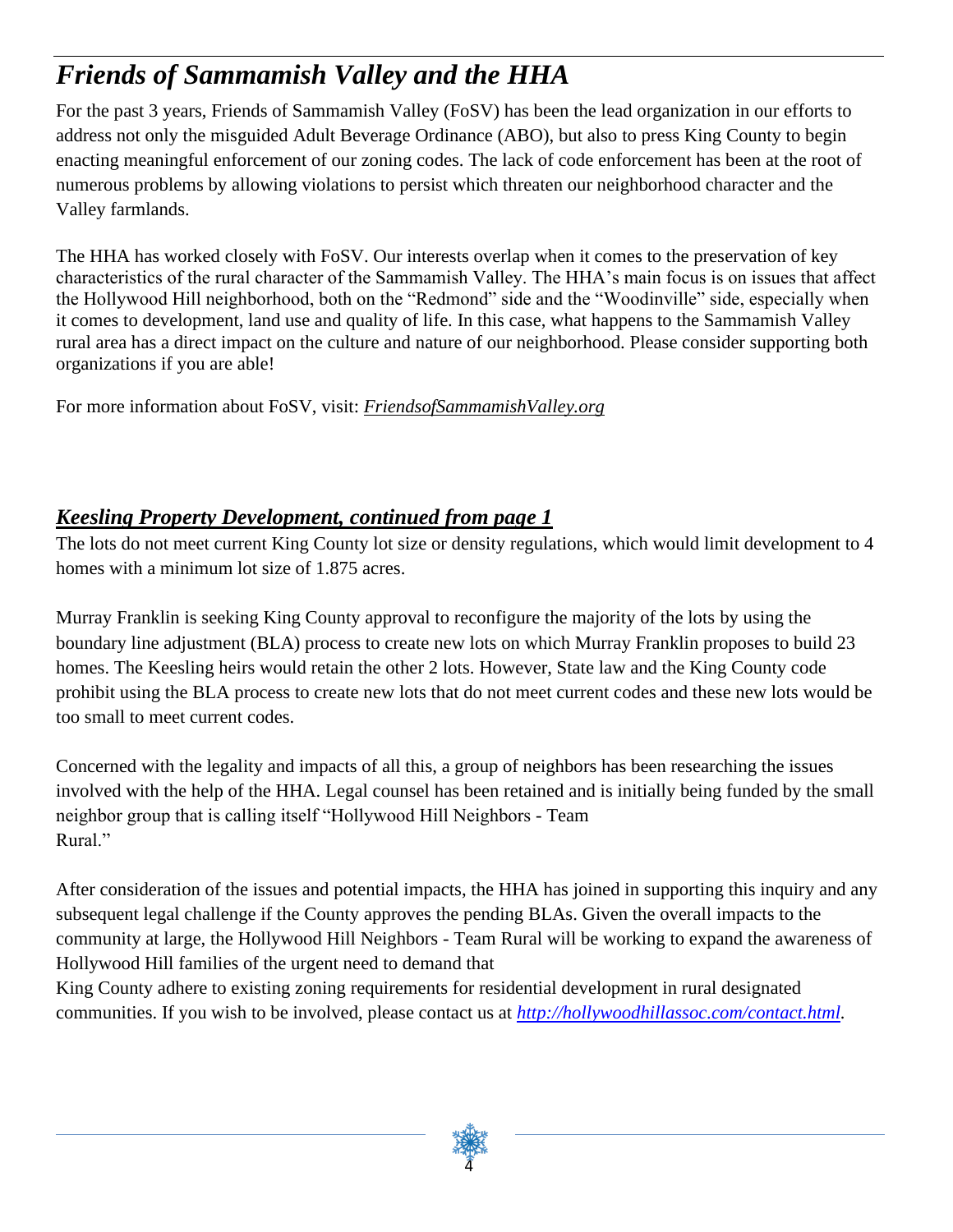# *Connector Trail Upgrade*

Many walkers, runners and riders have appreciated the new gravel that has greatly improved the trail connecting the Pipeline trail to Country Commons at 176th Ave NE. Our heartfelt thanks go to the Notenboom family, who generously supplied the gravel, and to Bear Creek Landscaping, who spread the material. This public right-of-way provides a valuable connection from Brook Trails to the north through to the English Hill neighborhood to the south, where the ROW connects to a trail by the Woodinville Water District's green water tank trail.

For more info on neighborhood trails, see our website and look under *Resources – Hollywood Hill Trail Map*.







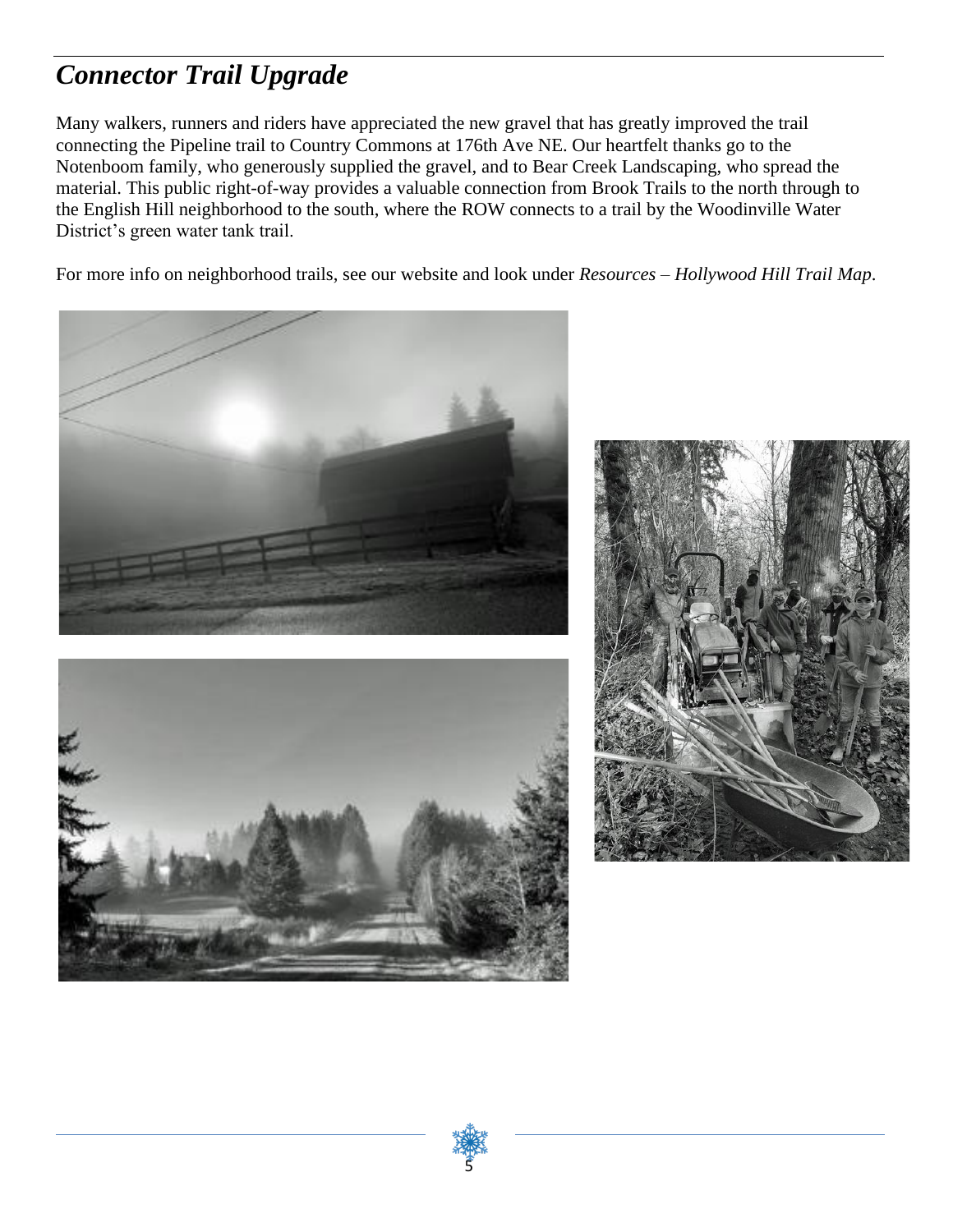## *HHA Environment Update: Gold Creek Park*

Our neighborhood King County Park has been blessed with an excellent upgrade for 2021.

The Park's 40 acres of second-growth forest with winding earthen trails have become a calming fresh-air respite from our hunkered-down Covid existence. Easily found, walked and ridden to from much of the Hill, King County Parks have wisely left the park as natural as possible both for our inner peace and the abundant wildlife that happily share the park with us.

The Park's natural state does however leave it at the mercy of our NW climate. Working hand in work glove with the Washington Trails Association, KC Parks have directed an upgrade and redirection of trails that were becoming unstable. A small bridge over a stream was added as well as two rustic benches overlooking the forest.

Pictured is Crew Leader Nate Schmidt on right. Nate's crew of Washington Trails Association volunteer trail workers are installing an MSE Flex retaining wall where a section of trail had washed out. These large bags are filled with a mixture of compost-like material and sand. Once strategically set in place, the crew makes small incisions into the bags and have planted over 100 baby sword ferns and salals in them. This type of "living" wall is an eco-friendly way to help retain the steep slope and mitigate erosion into the nearby stream.

You too can join the WTA as a volunteer at [https://www.wta.org/get-involved/volunteer/about-trail](about:blank)[work/trail-work-guide/](about:blank) or just go hiking with the help of their comprehensive website covering all things hiking in the North West: [https://www.wta.org](about:blank)

The newly renovated Gold Creek Country Park Lodge at the SW corner of the park is also being pressed into valuable service. REI is giving multi-day Wilderness First Aid training with NOLS (Wilderness Skills and Leadership Training) [https://www.rei.com/events](about:blank) The rugged adjacent park forest gives ample opportunities for on-site training. [https://www.rei.com/events/p/us-wa-woodinville/a/outdoor-skills](about:blank)

Leave that screen behind, hit the trails and enjoy the fresh clean air of our delightful pocket gem of a park.





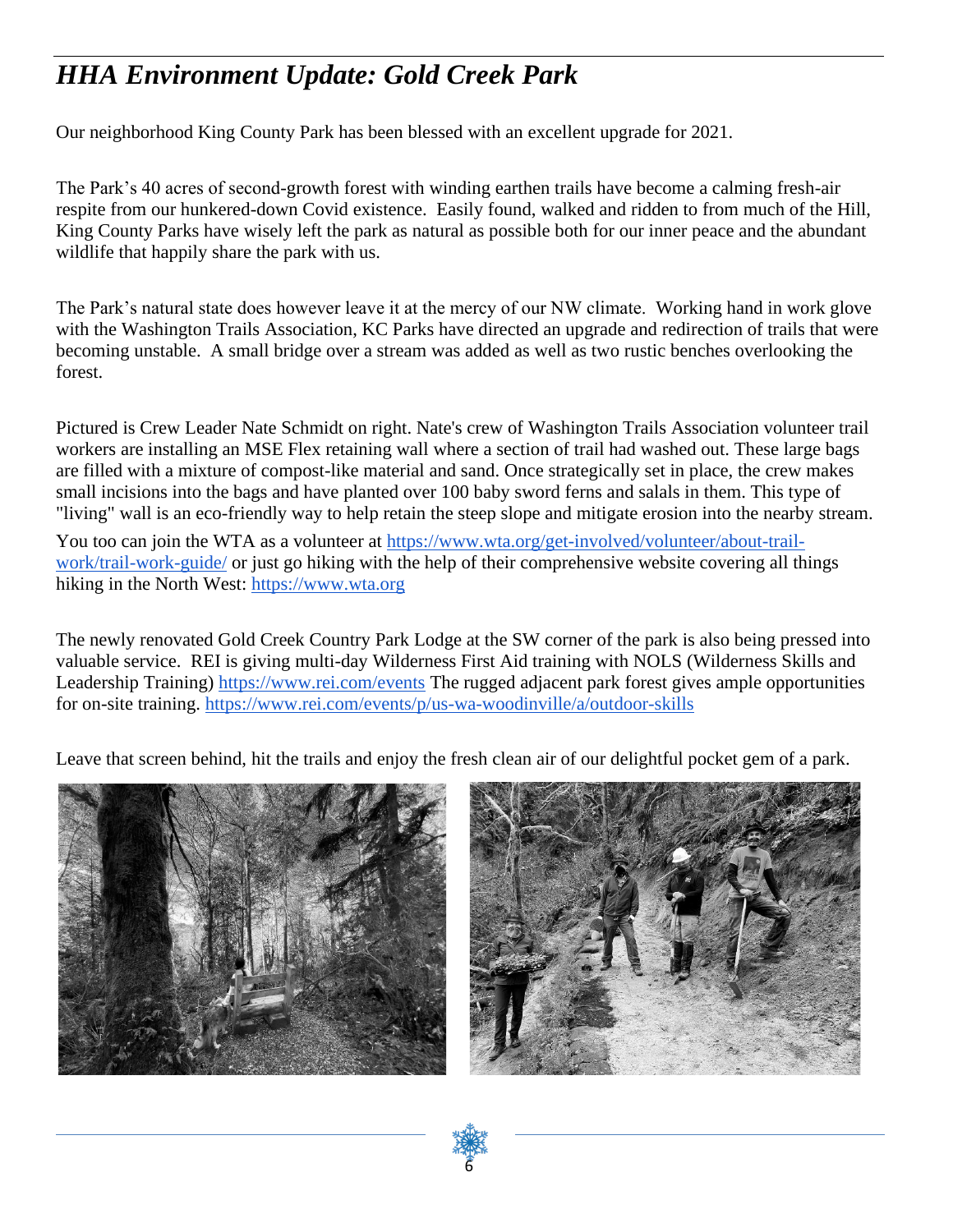# *Hollywood Hill Saddle Club*

There is a rich history behind the "Saddle Club". Before 1976, when the Hill had only 250 households, there was the Hollywood Hill Improvement Club. When the HHA was formed to address land use issues, the Improvement Club separated, and the Saddle Club was born. Originally located where the elementary school is now, the Club relocated to its present location when the school was built.

The property was owned by King County Roads. When Roads indicated they intended to sell in the 2000s, the HHA worked with the Saddle Club and the County to have the 7-acre property purchased by King County Parks. Since then, there have been many improvements and the Saddle Club thrives today.

While many people have pitched in, special recognition is deserved by Hill resident Tom Short and former resident Doug Carl. Doug passed away a short while back and an enclosed card has information about the second annual Doug Carl Memorial equestrian event on July 31.

Here is more information straight from the horse's mouth:

"The Saddle Club is back at it and rearin' to go for a fun-filled year at the arena. During the down time of 2020, the Club was able to build a full equine trail challenge course, complete with tether totter and balance beam! If you get the chance, take a walk or ride and enjoy!

The Club has really come back alive this year in full force and is ready for an amazing summer of equine activities!!! See our calendar below for a list of events and dates.

We are also holding our second annual Doug Carl Memorial benefit show July 31. Proceeds go to pancreatic cancer research. We have 2 saddles to give away to the winners and many more amazing awards! Join us and support this great cause in honor of the man who made the arena what it is today.

Games: Aug 29, 2021, Sept 29, 2021

For English/Western, Dressage, Barrels check out our Facebook page for the latest information!

#### *Wastemobile*

If you live in King County, you can take your household hazardous waste to any of the county's four collection sites or to the traveling Wastemobile. You don't need to make an appointment, and there's no fee for this service. In 2019, these sites kept **3,346,500 pounds** of hazardous waste out of the environment!

Learn more about the program, including the Wastemobile schedule, what to bring (or not) to a hazardous waste collection site, or how to safely transport waste on the https://kingcountyhazwastewa.gov/households#WMB. Please check the website for updates.